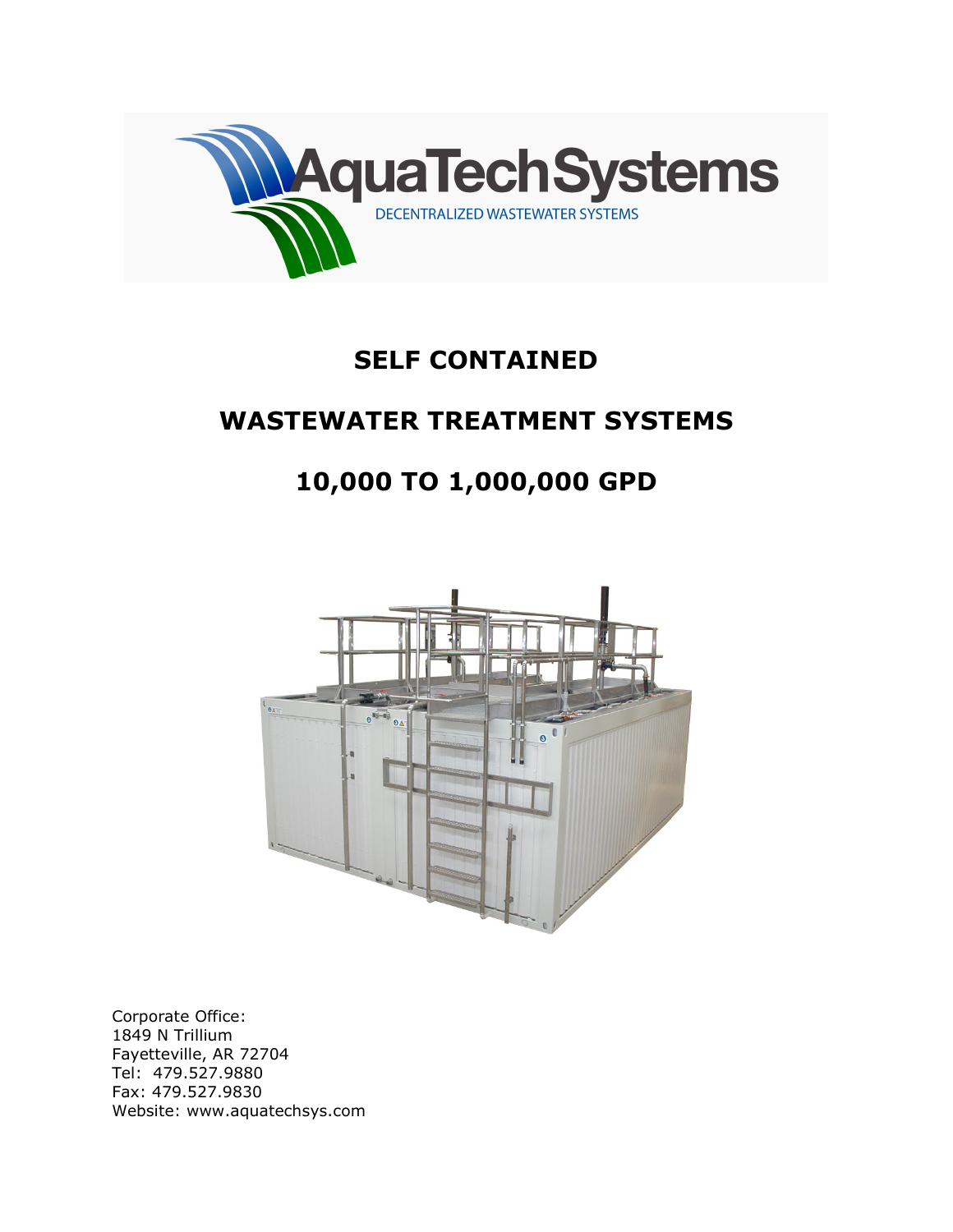## **Introduction**

The Aqua Tech Systems BioTank Technology is a fixed film reactor, which was developed in Eastern Europe and is used extensively throughout Europe and Mexico for secondary treatment of wastewater, for the conversion and reduction of nitrogen and phosphorus removal. A full range of mechanical pretreatment and tertiary components are available for addition to the process chain.



STEP COLLECTION SYSTEM TREATING 100,000 GPD DISCHARGING WITH A DRIP IRRIGATION SYSTEM DESIGNED TO MEET EFFLUENT STANDARDS OF 15BOD/15TSS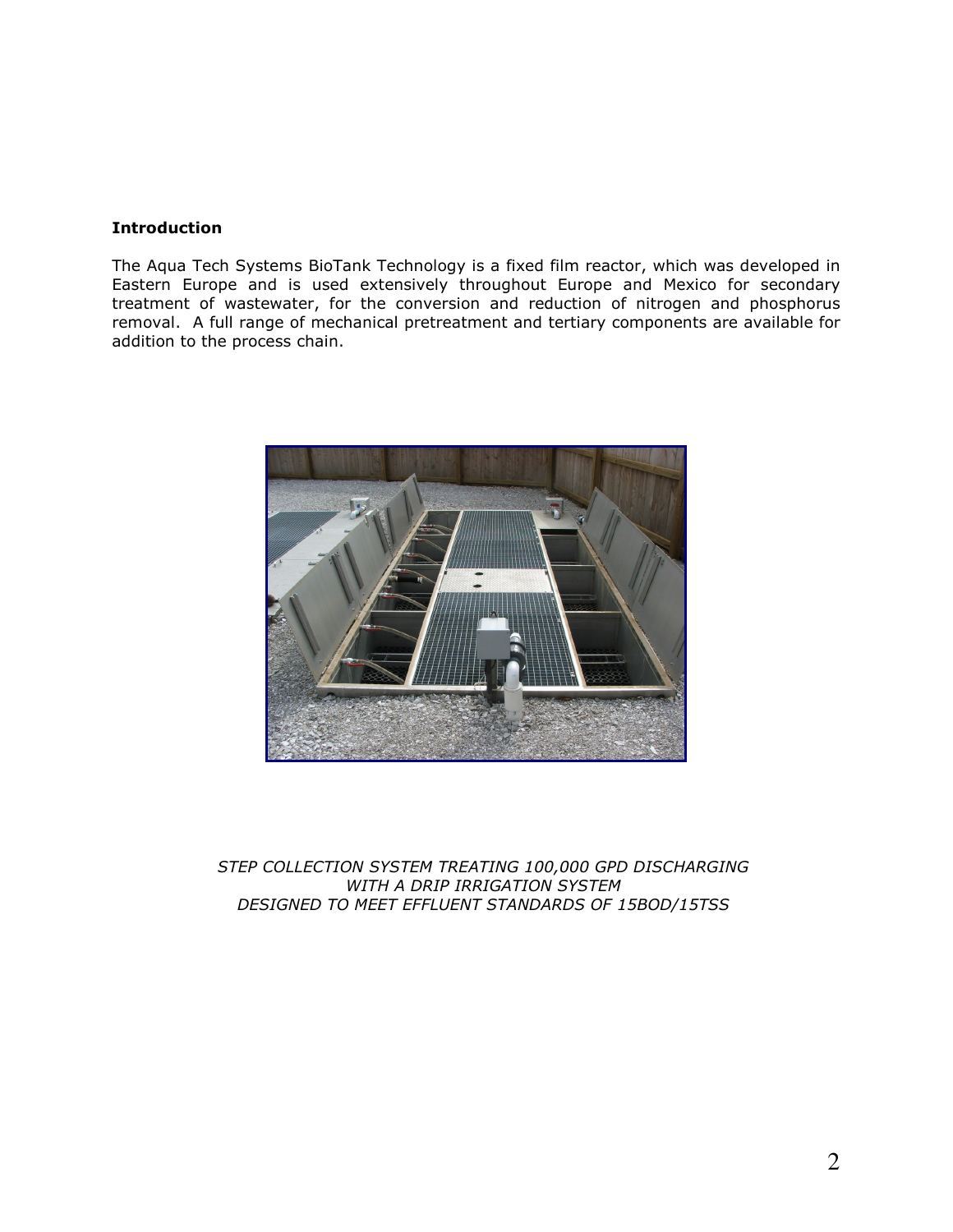Installations to 1,000,000 gpd and more. The BioTank is constructed of carbon steel or stainless steel, with plastic and zinc coated steel (railings and fencing only). The system is modular in nature and may be installed in parallel to accommodate larger flows. Each filter is partitioned into several treatment compartments that can be operated under anaerobic, anoxic or aerobic conditions. It is this design feature that provides for highly efficient and specialized microbiological communities of select trophic levels to accomplish stringent treatment goals. The BioTank maximizes treatment efficiency in a very small footprint and minimizes excess sludge generation. In fact, under optimum conditions a majority of the excess sludge is mineralized resulting in a minimum of sludge yield. The stability of the process, which is characterized as fixed film heritage, and the simplicity of the design, minimizes the life cycle operating and maintenance costs generally associated with the treatment of wastewater. Typical installations include residential clusters, malls nursing homes, schools, supermarkets, restaurants, gas stations, golf courses, hotels and small communities.

The BioTank is a fixed film process in which microorganisms attach themselves to a highly permeable media that is submerged in the wastewater. This allows for the absorption of organic and inorganic matter into the slime layer where treatment is realized. Designed properly this filter is self-purging.

Hydraulic dosing and secondary sludge airlift pump systems are set at pre-determined rates to minimize maintenance and enhance treatment. The self-purging biological filter is designed by Aqua Tech Systems to accommodate influent characteristics and achieve effluent requirements. Oxygen is introduced to the system via an oil-less compressor and membrane aeration equipment.

The BioTank is a designed treatment system. Hydraulic and organic influent characteristics must be determined in designing the BioTank to meet effluent requirements. A design criteria sheet is included for this purpose on page 8.

The BioTank is a "pump to" treatment system. The unit can stand alone or be installed in line between primary tank and final effluent station. The BioTank neither intrudes on nor adversely affects the flow of a conventional onsite system.

#### BIOTANK PROCESS

Wastewater is pumped from the influent pump chamber to mechanical equipment or directly into the first baffled compartment of the BioTank. Alternatively, primarily settled or prescreened wastewater is pumped from an equalization basin to the BioTank. Wastewater flows by gravity through each treatment compartment of the BioTank and effluent is discharges over a weir in the final section that may contain a lamella clarifier.

As flow enters each aerobic compartment dissolved oxygen is transferred to the wastewater via compressor and membrane aeration module. Each compartment has an independent and fully adjustable air regulation valve. In the aerobic modules the compressor acts as a mixer to enhance treatment and prevent the short-circuiting of wastewater through the plant.

In the BioTank the organic material in the wastewater is reduced by a population of microorganisms that attach to the filter media and form a biological slime layer. In the outer portion of the slime layer treatment is accomplished by aerobic microorganisms. As the microorganisms multiply the biological film thickens and diffused oxygen is consumed before penetrating the full depth of the slime layer. Consequently the film develops aerobic, anoxic and anaerobic zones.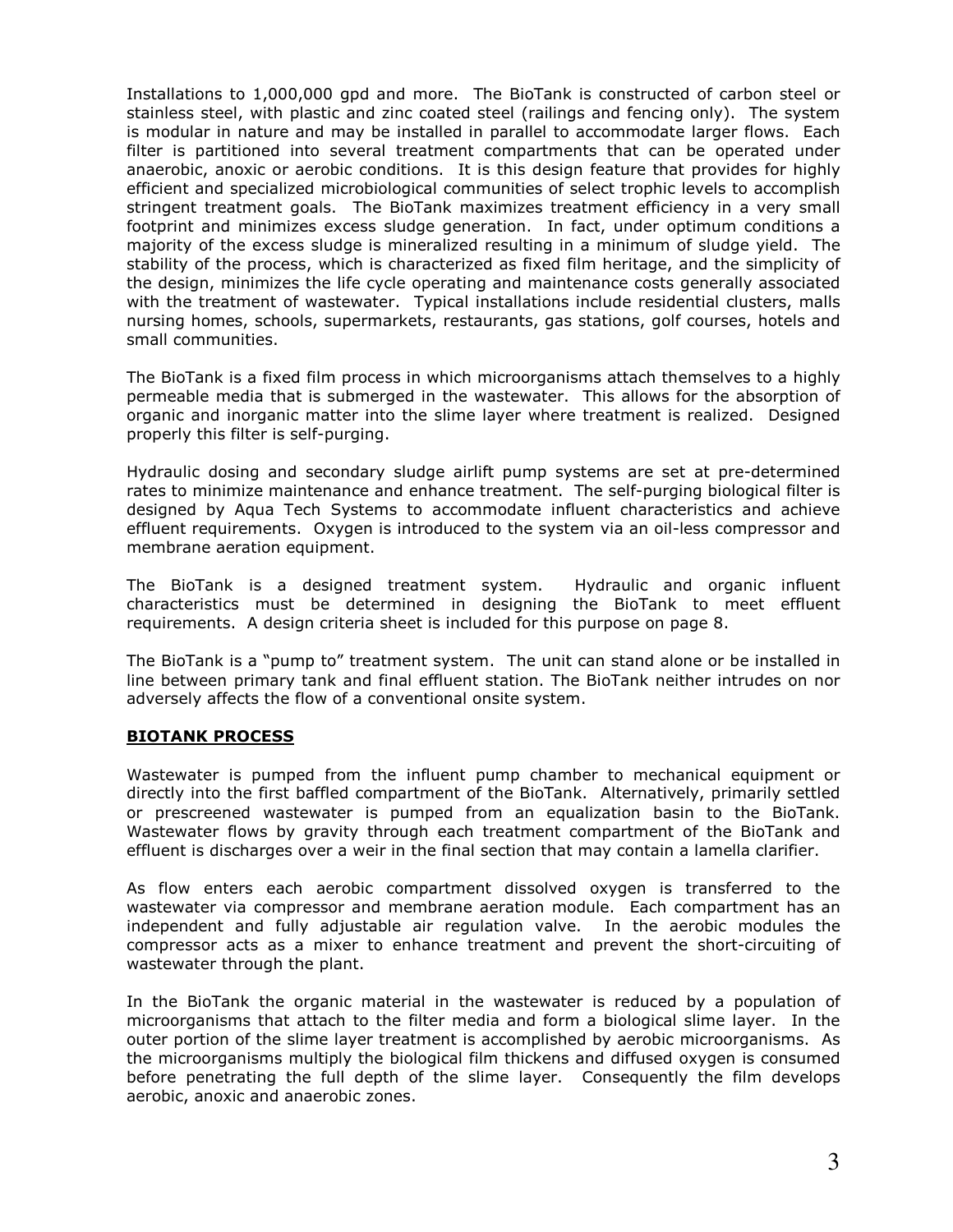Absent oxygen and a sufficient external organic source for all cell carbon the microorganisms near the media surface lose their ability to cling to the media. The wastewater flowing over the media washes the slime layer off the media and a new slime layer begins to form. The process of losing the slime layer is called "sloughing" and it is primarily a function of organic and hydraulic loading on the filter. This natural process allows a properly designed media bed to be self-purging and maintenance free.

Any excess sloughed biomass is transferred with the wastewater flow to the final clarifier as sludge. These secondary sludges are periodically pumped back to the primary tank or sludge holding tank for eventual removal or further treatment.

This physical process is essentially the same for the reduction of BOD5 and nitrification. (the conversion of ammonia nitrogen to nitrate nitrogen)

## NITRIFICATION/DENITRIFICATION

Removing ammonia nitrogen from wastewater is a well-established and quantifiable biological process. Nitrogen exists in the influent primarily in the form of organic nitrogen and ammonia nitrogen. (Total Kejldahl Nitrogen + TKN). The principal part of the organic nitrogen is mineralized to ammonia nitrogen through bacterial activity. Therefore, ammonia-N is commonly regarded as the starting point in the nitrogen reduction process. Nitrification: the conversion of ammonia nitrogen (NH<sub>3</sub>-N) to nitrate nitrogen (NO<sub>3</sub>-N) is a biological process accomplished in the presence of dissolved oxygen. Typical requirements for effluent ammonia-N are from 1 to 3 mg/l, which is reliably accomplished.

Successful nitrification is accomplished with a healthy microorganism population and an environment where PH, temperature, alkalinity, organic loading and dissolved oxygen are stable. In the BioTank system the pH is generally buffered by the carbonate system associated with the wastewater; the temperature remains consistent due to the biological activity in the plant; the organic loading is relatively constant because the wastewater has been treated in the first compartment(s) of the plant; and the compressor provides an adequate supply of dissolved oxygen.

| Form of<br><b>Nitrogen</b>                                     | <b>Responsible</b><br>Microorganism                       | <b>Representative Equations</b>                                     | <b>Control and</b><br><b>Removal Process</b>    |
|----------------------------------------------------------------|-----------------------------------------------------------|---------------------------------------------------------------------|-------------------------------------------------|
| Organic-N<br>(Protein)<br>To.<br>Ammonia-N<br>NH <sub>3</sub>  | Facultative<br>Heterotrophs                               |                                                                     | Mineralization                                  |
| Nitrate-N<br>NO <sub>2</sub><br>Nitrate-N<br>NO <sub>3</sub>   | Aerobic<br>Autotrophs,<br>Nitrosomonas<br>and Nitrobacter | $2NH_4 + 30_2 = > 2NO_2 + 2H + 2H_2O$<br>$2NO_2 + O2 = > 2NO_3$     | <b>Biological</b><br>Nitrification<br>"aerobic" |
| Nitrate-N<br>NO <sub>2</sub><br>Nitrogen gas<br>N <sub>2</sub> | Facultative<br>Heterotrophs                               | $3NO3+CH3OH = > 3NO2+2H2O + CO2$<br>$2NO2+CH3OH = > N2+H2O+2OH+CO2$ | Biological<br>Denitrification<br>"anoxic"       |

## NITROGEN TRANSFORMATIONS REMOVAL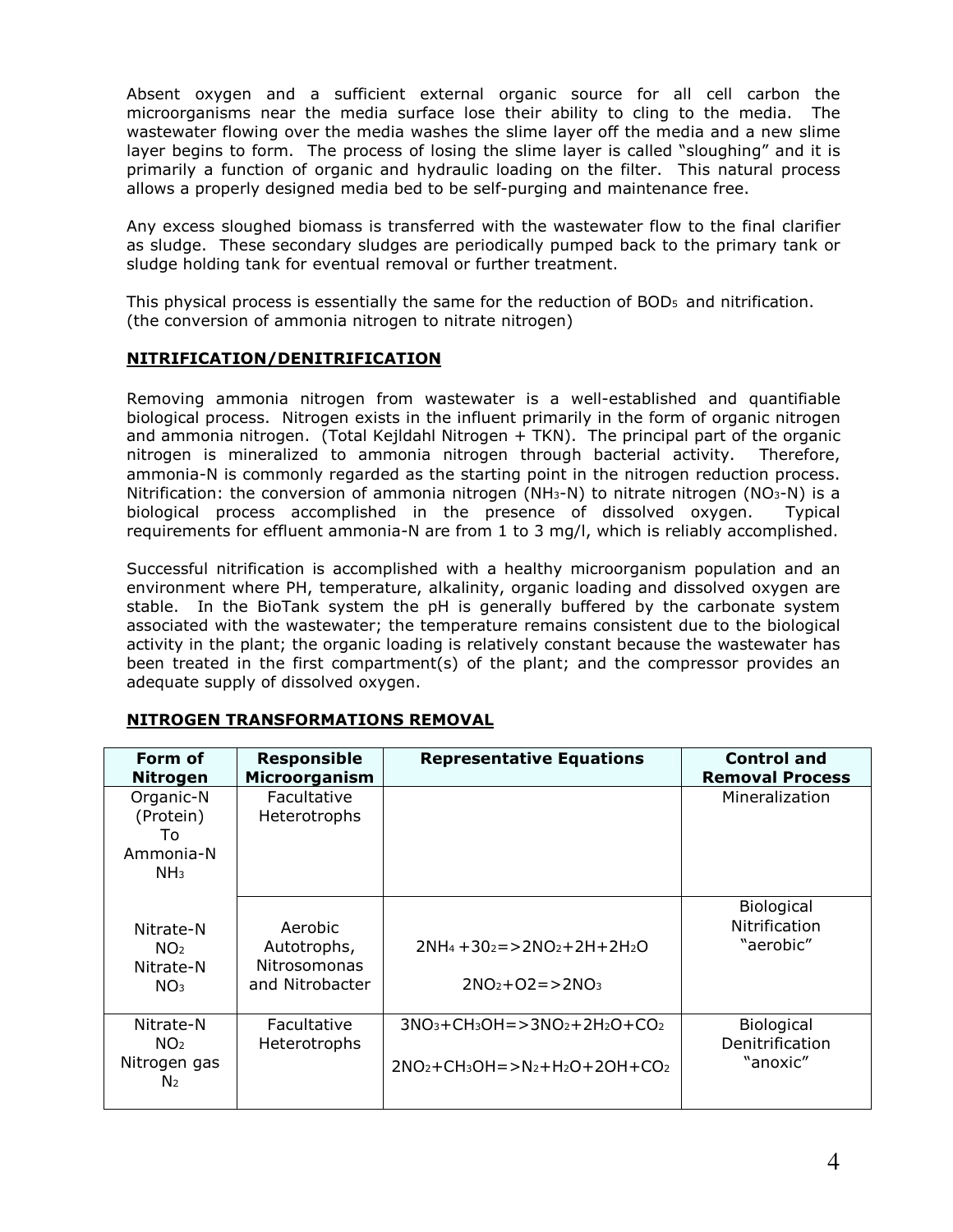Facultative heterotrophic organisms under anoxic conditions accomplish biological denitrification. In this process bacteria convert the nitrate-N to nitrate-N to nitrogen gas that is released into the atmosphere.

Denitrification occurs by several different means and though process control adjustments. As the microorganisms multiply the biological film thickens on the submerged media and the diffused oxygen is consumed before penetrating the full depth of the slime layer. Consequently the film develops aerobic, anoxic and anaerobic zones. It is this fact, which accounts for significant nitrogen removal via simultaneous nitrification and denitrification. Denitrification utilizing septic tank carbon is widely considered to be the most economical and efficient method for nitrogen removal. Utilizing prescribed recirculation rates this method of returning BioTank nitrified wastewater to the carbon source in the anoxic zone of the primary tank has achieved reductions of nitrogen of approximately 80 percent. Nitrogen removal may be enhanced further in a tertiary anoxic zone located after the aerobic treatment.

## PHOSPHORUS PRECIPITATION

P-removal with metal salts, typically aluminum or iron is by far the most popular method used in the United States. Controls for this type of P removal are considered to be simple and straightforward. (Phosphorus Removal 1997). It consists of adding metal salts as coagulants that react with phosphates in the wastewater to form insoluble precipitates. Dosing of coagulant is based on the stoichiometric metal salt to phosphorus ratio dictated by the concentration of phosphorus in the daily Wasteflow. The efficiency of P-removal is simply related to the coagulant dose provided that the alkalinity is present in sufficient quantities. The sludge produced may be processed in the same manner as non P-removal systems. Systems utilizing metal salt addition can effectively achieve 80-95 percent total phosphorus removal and effluent-P concentrations less than 1.0 mg/l (Phosphorus removal 1987).

The BioTank onsite system incorporates a separate stage chemical precipitation compartment prior to settling in the lamella clarifier. Coagulants are automatically dosed to the compartment using the chemical feed pump. The compressed air provides sufficient mixing to form stable flocs, which are settled and removed from the final settling compartment via an airlift pump. The BioTank reduce effluent phosphorus concentrations to  $>1$  mg/l.

#### BIOTANK COMPONENTS

Major components of the BioTank system are constructed of carbon steel or stainless steel, with plastic or zinc coated steel for railings and fences.

The unit provides ready access to each treatment compartment facilitating operation and maintenance procedures. The media blocks are easily removed from each treatment compartment for inspection or plant maintenance. Random packed media that is biologically inert and mechanically durable enhances oxygen transfer. An efficient oil-less compressor with few moving parts supplies dissolved oxygen to the treatment process. Low noise and vibration is a positive design characteristic associated with these compressors.